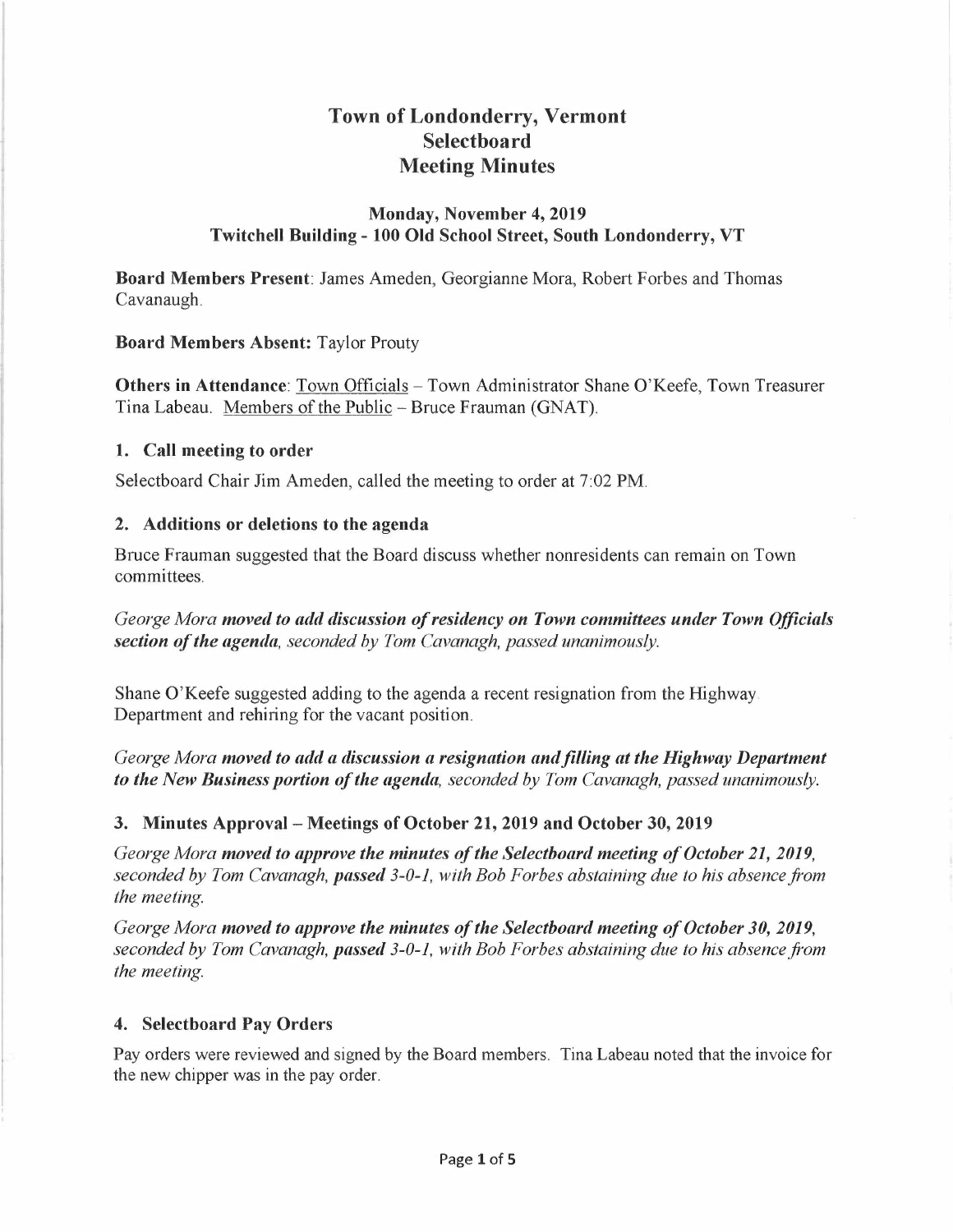#### **5. Announcements/Correspondence**

**Energy Committee (LEC)** – Bruce Frauman noted that the Energy Committee was sponsoring a Button Up event at the depot on at 6:00 PM the following evening, and information from Efficiency Vermont would be available.

**Community Resilience Organization (CRO) – Frauman noted that there would be a Committee** meeting at 6:00 PM on Wednesday, and the Committee is inviting people to weigh in on next steps for the Committee after its recent participation in a State emergency response exercise. He also mentioned the need to attract additional members.

**Department Closures -** Tina Labeau noted that the Town Office, Transfer Station and Highway Department would be closed on Veterans Day.

**Opioid Litigation -** Following up on information provided to the Board at a recent meeting. O'Keefe noted that in the Board's meeting packet there was a letter from Vermont Attorney General T.J. Donovan regarding nation-wide opioid litigation, and the letter suggests that the Town's consider participating in this class action suit. Towns are automatically included in the "negotiation class" and must opt out by 11/22/2019 if they prefer not to be.

**VTCMA-** O'Keefe noted that he would be at the Vermont Town and City Managers Association conference this coming Thursday and Friday, and would be available by phone or email.

**Windham County Sheriff's Department** – Mora mentioned a letter included in the meeting packet about rates for service from the Windham County Sheriff's Department. Policing services in the community were briefly discussed.

**Environmental Court** – O'Keefe noted that a hearing date for the zoning violation appeal from Vermont Woodchips, Inc. was scheduled for 1/27/2020. It was noted that the company has submitted an application for a "use not provided for" to the Development Review Board that, if approved, may render the violation moot.

### **6. Visitors and Concerned Citizens**

None.

### 7. **Town Officials Business**

### **a. Town Treasurer - Review draft 2019 Town Audit**

Labeau briefly reviewed with the Board members the draft audit for fiscal year 2019. She is in the process of putting together a response and there are not many things to address. She briefly went over some of the concerns raised, noting the most challenging has to do with the Trustees of Public accounts. O'Keefe pointed out that the unassigned fund balance was in very good shape, and Labeau suggested possibly using some of it to reduce taxes. Labeau noted that it was pointed out that the Town should be budgeting \$12,000 revenue for schoolrelated administration reimbursement, which offsets taxes.

It was the consensus of the Board to review this further at the next regular meeting.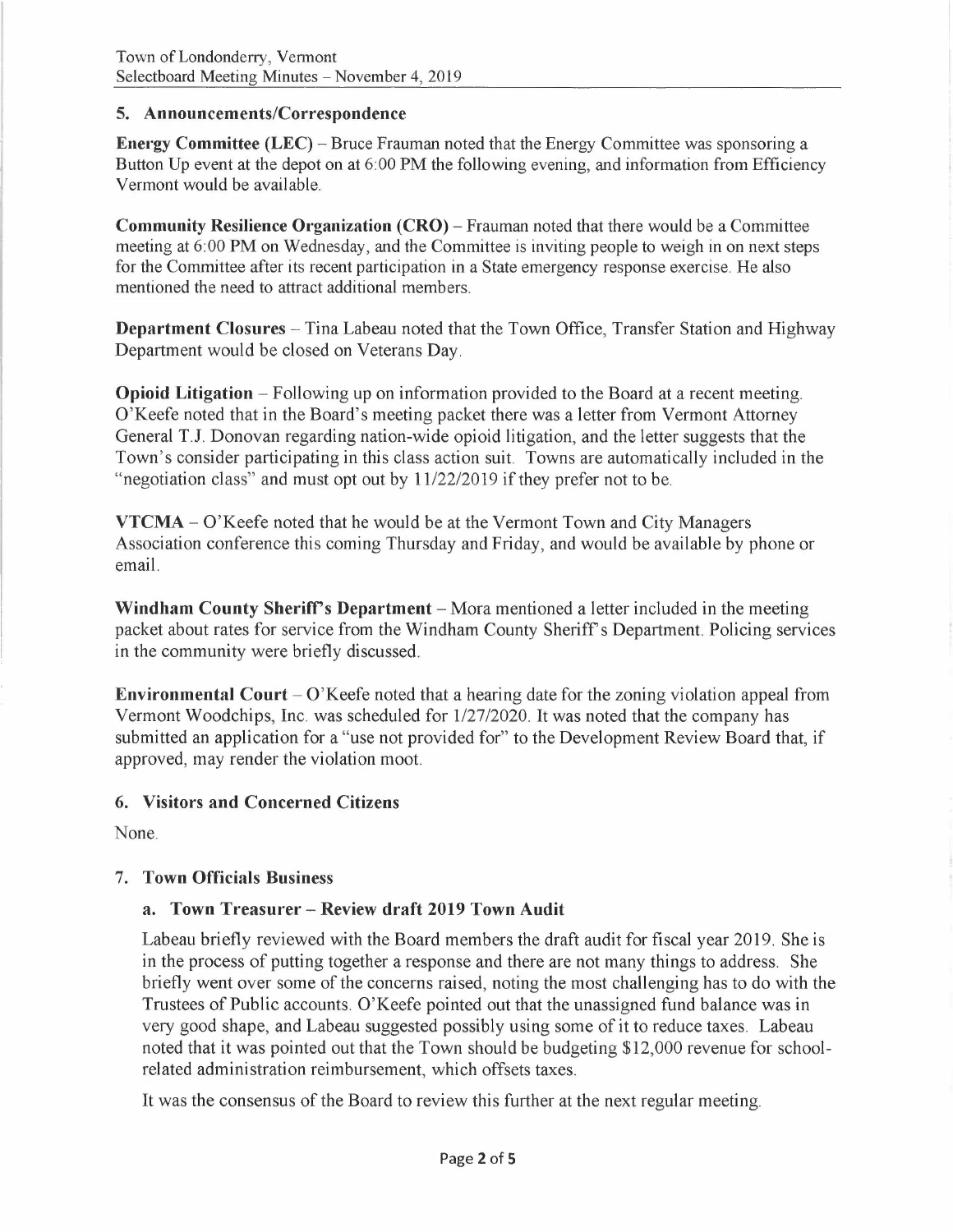### **b. Town Administrator - Preventive maintenance agreement for Town Office generator**

The Board reviewed and discussed the 2020 preventive maintenance proposal from Brook Field Services for the Town Office generator. Year-over-year cost is proposed to go from \$495 to \$525 for a single annual service in the fall. There was a lengthy discussion about the pre-pay discount and maintenance scheduling, and it was the consensus not to pre-pay for service.

*Bob Forbes moved to accept the preventative maintenance agreement from Brook Field Service for annual service of the Town Office generator one time per year, and authorize the Town Administrator to execute the agreement on behalf of the Board, seconded by George Mora, passed unanimously.* 

### **c. Residency of Town committee members**

Frauman noted that the chair of the LEC was planning to move to a neighboring community and was asking if the Board had any issues with nonresidents continuing to serve as a committee member. He noted that he had contacted the Vermont League of Cities and Towns and was told that because the Selectboard had created the Committee only the Selectboard could establish rules governing appointments. He also noted that that the CRO has members from neighboring communities.

The Board discussed this and it was the consensus that the Board appoints individuals regardless of their residency, and that there was no need to make a decision on this matter. There is no reason for the LEC chair to resign due to moving out of town.

### **8. Transfer Station**

### **a. Updates**

Cavanagh mentioned that Casella Waste Services would continue to honor the contract agreement with **TAM** Waste Management into 2021, but that prices are allowed to rise under the contract, and Esther Fishman has indicated that increases can be expected.

It was again noted that there is an open part-time position for 5 hours per week on Sundays that is now being advertised.

### **9. Roads and Bridges**

#### **a. Updates**

Ameden mentioned that the chipper has been received and would be put to work this week for storm cleanup. He mentioned that the new truck would be in this or next week. Also mentioned was that plowable snow was expected late this week and the Highway Department trucks were ready to go for winter, all equipment is now under cover, and salt and sand supplies are good.

Paving was briefly discussed and it was noted that only some of the proposed paving was done this year, partly due to congestion caused by the State of Vermont paving projects. Landgrove Road paving will have to wait for the spring.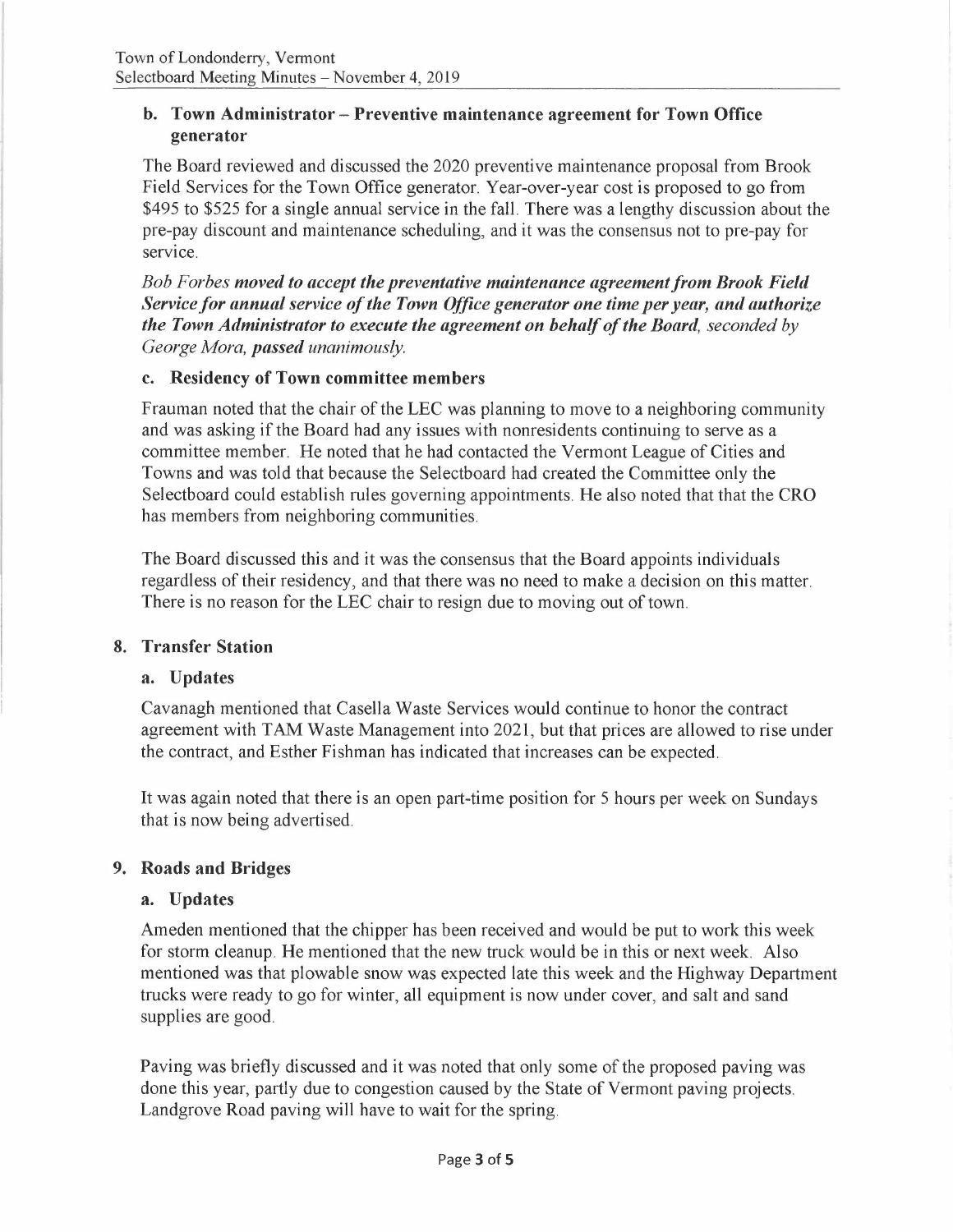### **10. Old Business**

### **a. TOPP Phase** II- **Discuss programming of Town Office uses/space**

Related to the proposed TOPP Phase II project, O'Keefe discussed his recommended process for determining space usage for the Town Office building, and asked the Board if they would like to appoint members to participate with the project consultant, the Planning Commission and Town Office staff on this effort. He reviewed previous work done by the consultant in 2015 and stated that it needs to be updated and future needs should be considered. The process and building needs were discussed.

*George Mora moved to appoint George Mora and Bob Forbes to participate with the Planning Commission and Town Office staff effort to develop a space utilization plan/or the Town Offices with the Town's design consultant, seconded by Tom Cavanagh, passed unanimously.* 

#### **11. New Business**

#### **b. Revise purchasing policy**

During the recent State-wide emergency response exercise, it was realized that purchasing authority and flexibility during an emergency event needs to be better accommodated. O'Keefe drafted a proposed amendment to deal with this. Amendments were also included to adjust the purchasing thresholds relative to when bidding and Board approvals would be required. The increases in the purchasing thresholds were discussed at length. Labeau noted that all purchases must ultimately be approved by the Board through the pay order approval process. It was the consensus of the Board that any non-budgeted expense, or expense that is over budget, should be brought to the attention of the Board.

*Bob Forbes moved to amend the Town of Londonderry Purchasing Policy, effective immediately, seconded by George Mora, passed unanimously.* 

### **c. Select Green Up Day Coordinator for 2020**

Green Up Day for 2020, scheduled for May 2, 2020, was briefly discussed.

*George Mora moved to appoint the Champion Fire Company as the 2020 Green Up Day Coordinators, seconded by Tom Cavanagh, passed unanimously.* 

### **d. Discuss resignation and filling vacancy at the Highway Department**

The Board reviewed and discussed a letter of resignation from Road Crew member Mathew Rawson. The Board reviewed a proposed advertisement for rehiring the position.

*Tom Cavanagh moved that the Board accept the resignation of Mathew Rawson from fulltime employment with the Highway Department, to grant his request for paid leave for the balance of his two-week tenure, and authorize the Town Administrator to advertise the position vacancy, seconded by George Mora, passed unanimously.* 

Board members recommended to the viewing public that interested candidates should apply for the position.